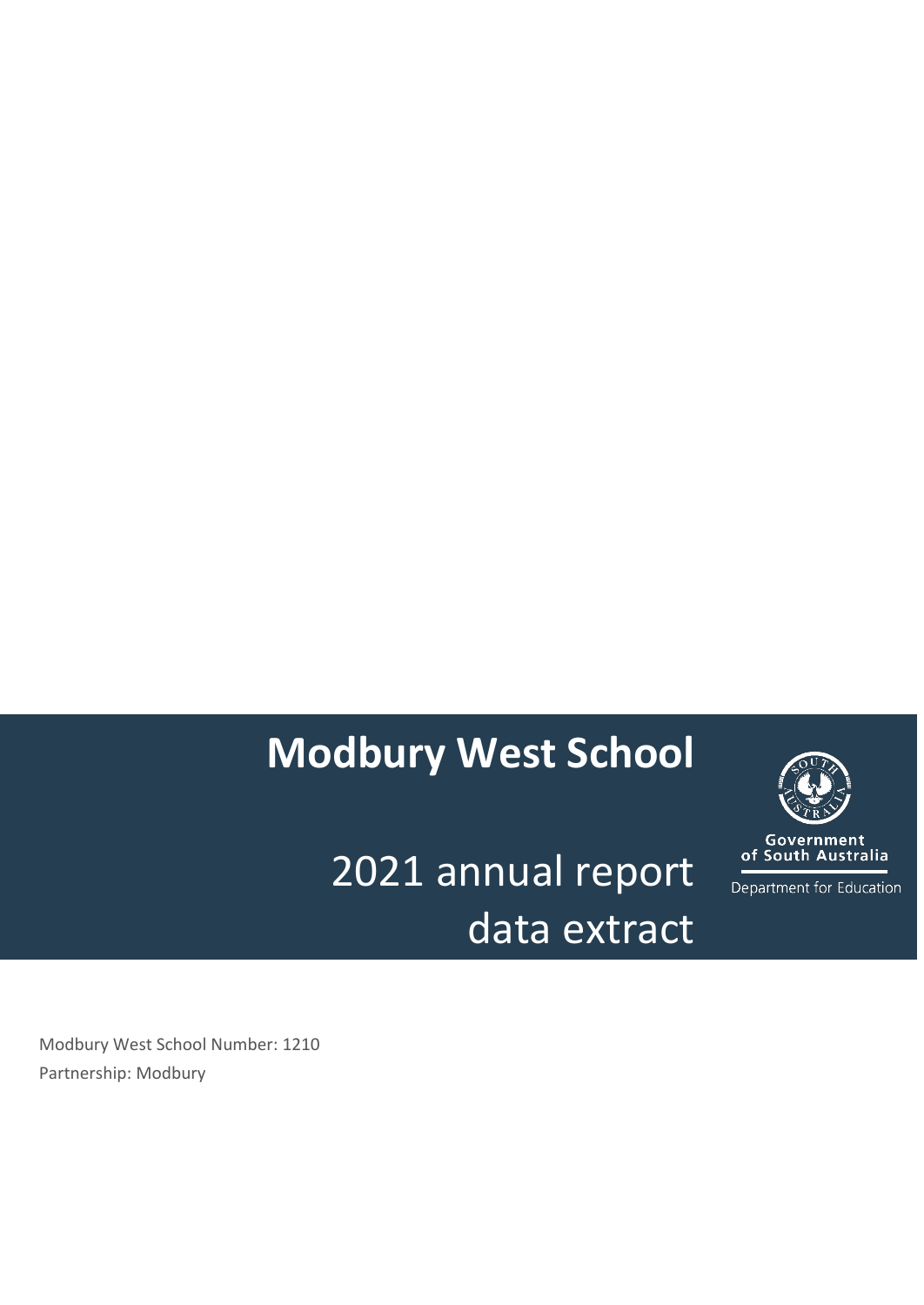### **Performance Summary**

### **NAPLAN proficiency**

The Department for Education Standard of Educational Achievement (SEA) is defined as children and young people progressing and achieving at or above their appropriate year level. For NAPLAN, this is students achieving in proficiency bands 1 or more above the national minimum standard for reading and numeracy. The graph below identifies the percentage of non-exempt students enrolled in the school at the time of NAPLAN testing, who have demonstrated achievement in NAPLAN proficiency bands at or above the SEA for reading and numeracy.

#### **Reading**



\*NOTE: No NAPLAN testing was conducted in 2020.

Data Source: Department for Education special extract from NAPLAN SA TAA data holdings, August 2021.

Data not provided when less than six students in a cohort. A blank graph may imply student count being less than six across all cohorts.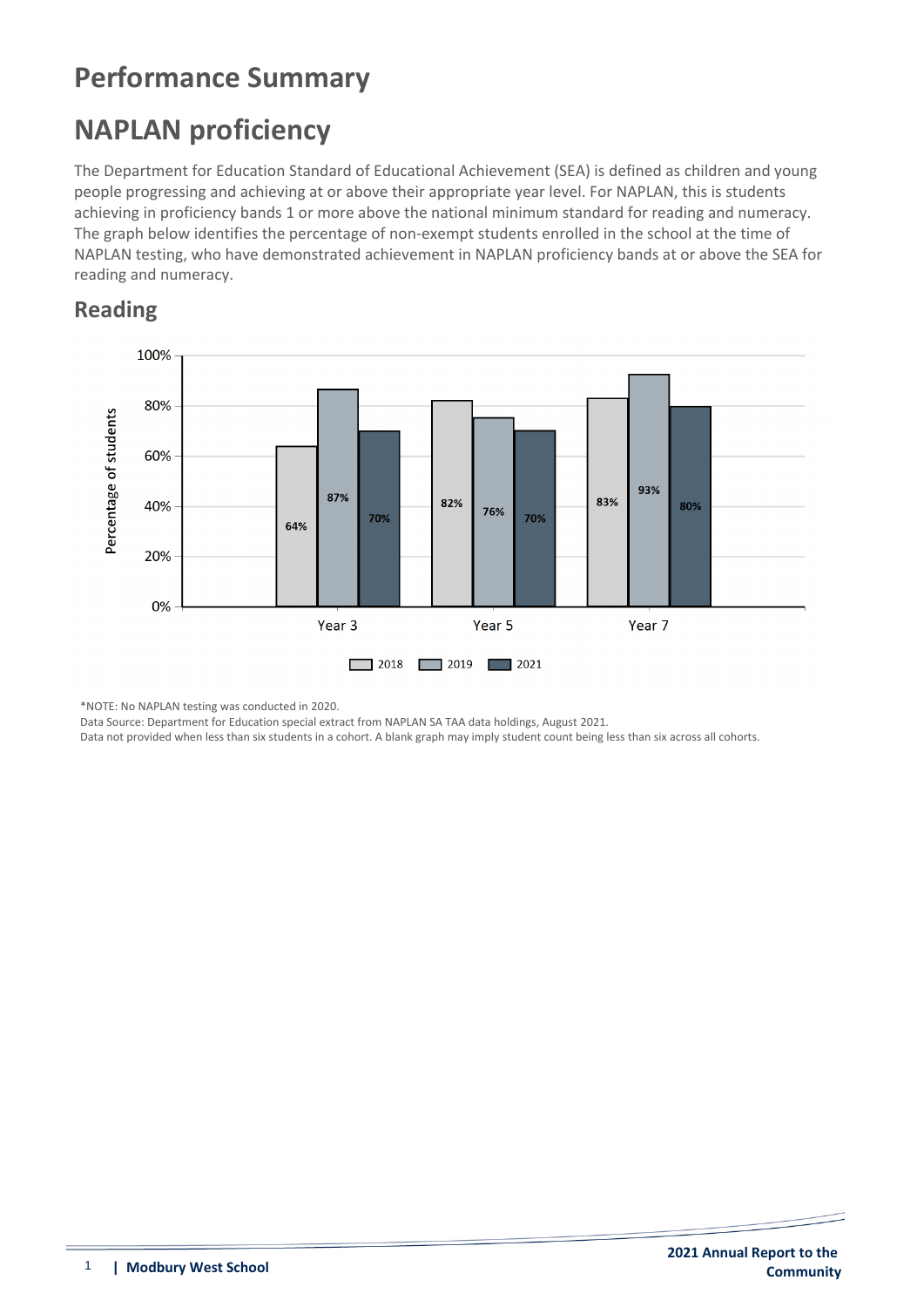#### **Numeracy**



\*NOTE: No NAPLAN testing was conducted in 2020. Data Source: Department for Education special extract from NAPLAN SA TAA data holdings, August 2021. Data not provided when less than six students in a cohort. A blank graph may imply student count being less than six across all cohorts.

### **NAPLAN progress**

The data below represents the growth of students from 2019 to 2021 in the NAPLAN test relative to students with the same original score, presented in quartiles.

### **Reading**

| <b>NAPLAN</b> progression | Year 3-5 | Year 5-7 | State (average) |
|---------------------------|----------|----------|-----------------|
| Upper progress group      | 33%      | 32%      | 33%             |
| Middle progress group     | 52%      | 65%      | 48%             |
| Lower progress group      | 15%      | $\ast$   | 19%             |

Data Source: Department for Education special extract from Data Reporting & Analytics Directorate, August 2021. \*NOTE: Reporting of data not provided when less than six students in the respective cohort (shown with an asterisk). Due to rounding of percentages, data may not add up to 100%.

#### **Numeracy**

| <b>NAPLAN</b> progression | Year 3-5 | Year 5-7 | State (average) |
|---------------------------|----------|----------|-----------------|
| Upper progress group      | 24%      | 50%      | 33%             |
| Middle progress group     | 67%      | 44%      | 48%             |
| Lower progress group      | $\ast$   | $\ast$   | 18%             |

Data Source: Department for Education special extract from Data Reporting & Analytics Directorate, August 2021.

\*NOTE: Reporting of data not provided when less than six students in the respective cohort (shown with an asterisk). Due to rounding of percentages, data may not add up to 100%.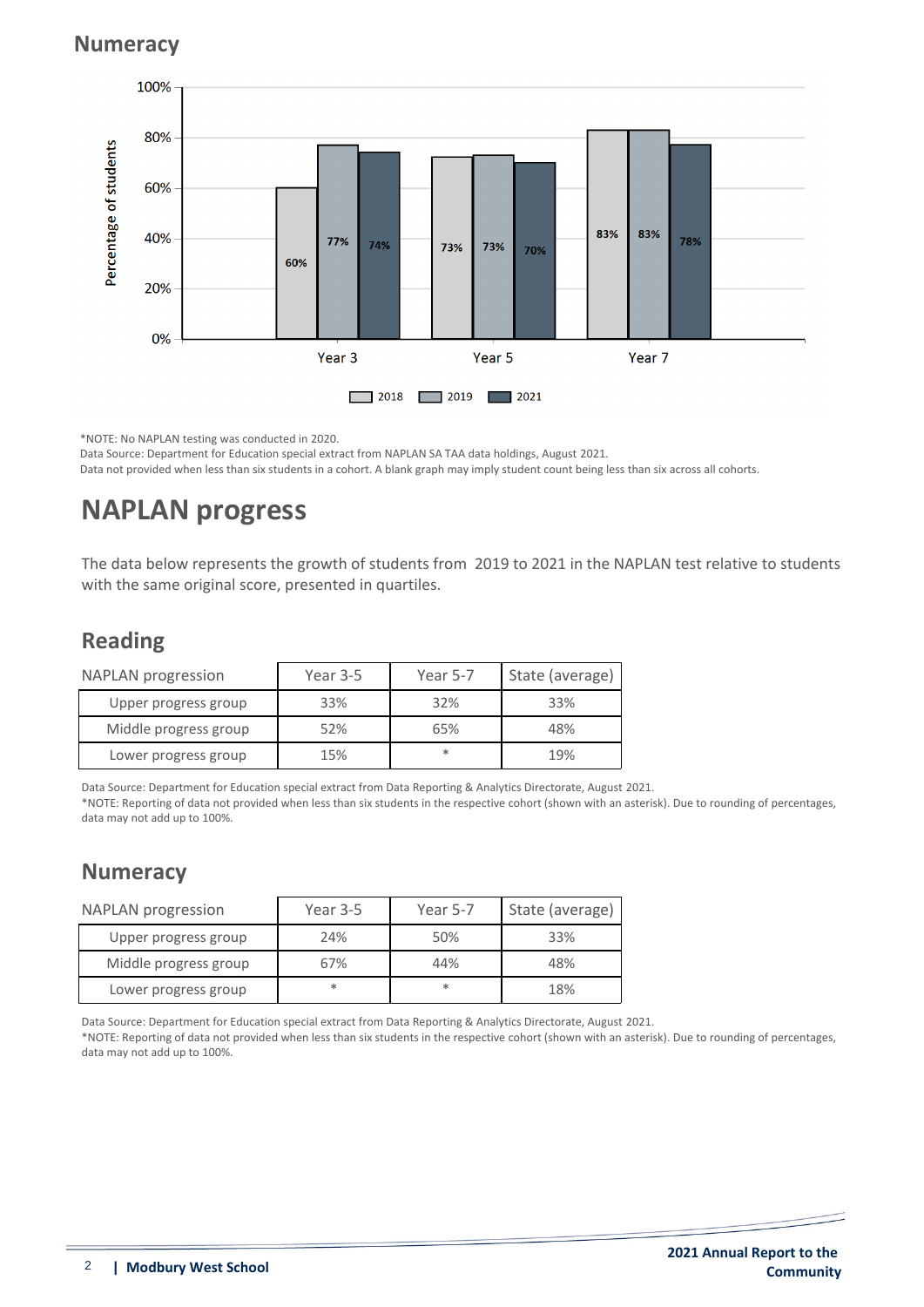### **NAPLAN upper two bands achievement**

This measure shows the number of non-exempt students enrolled at the time of NAPLAN testing who have demonstrated achievement in the relevant NAPLAN higher bands.

|                          | the test <sup>^</sup> |          | No. of students who sat No. of students achieving in<br>the upper two bands |          | % of students achieving in<br>the upper two bands** |          |
|--------------------------|-----------------------|----------|-----------------------------------------------------------------------------|----------|-----------------------------------------------------|----------|
|                          | Reading               | Numeracy | Reading                                                                     | Numeracy | Reading                                             | Numeracy |
| Year 3 2021              | 47                    | 47       | 18                                                                          | 12       | 38%                                                 | 26%      |
| Year 3 2019-2021 Average | 50.0                  | 50.0     | 22.0                                                                        | 14.0     | 44%                                                 | 28%      |
| Year 5 2021              | 54                    | 54       | 17                                                                          | 8        | 31%                                                 | 15%      |
| Year 5 2019-2021 Average | 49.5                  | 49.5     | 16.0                                                                        | 9.5      | 32%                                                 | 19%      |
| Year 7 2021              | 40                    | 40       | 11                                                                          | 12       | 28%                                                 | 30%      |
| Year 7 2019-2021 Average | 41.0                  | 41.0     | 11.5                                                                        | 12.0     | 28%                                                 | 29%      |

\*NOTE: No NAPLAN testing was conducted in 2020.

Data Source: Department for Education special extract from NAPLAN SA TAA data holdings, August 2021.

^includes absent and withdrawn students.

\*Reporting of data not provided when less than six students in the respective cohort.

\*\*Percentages have been rounded off to the nearest whole number.

## **NAPLAN proficiency - Aboriginal learners**

#### **Reading**



\*NOTE: No NAPLAN testing was conducted in 2020.

Data Source: Department for Education special extract from NAPLAN SA TAA data holdings, August 2021.

Data not provided when less than six students in a cohort. A blank graph may imply student count being less than six across all cohorts. Data is only shown for Aboriginal learners.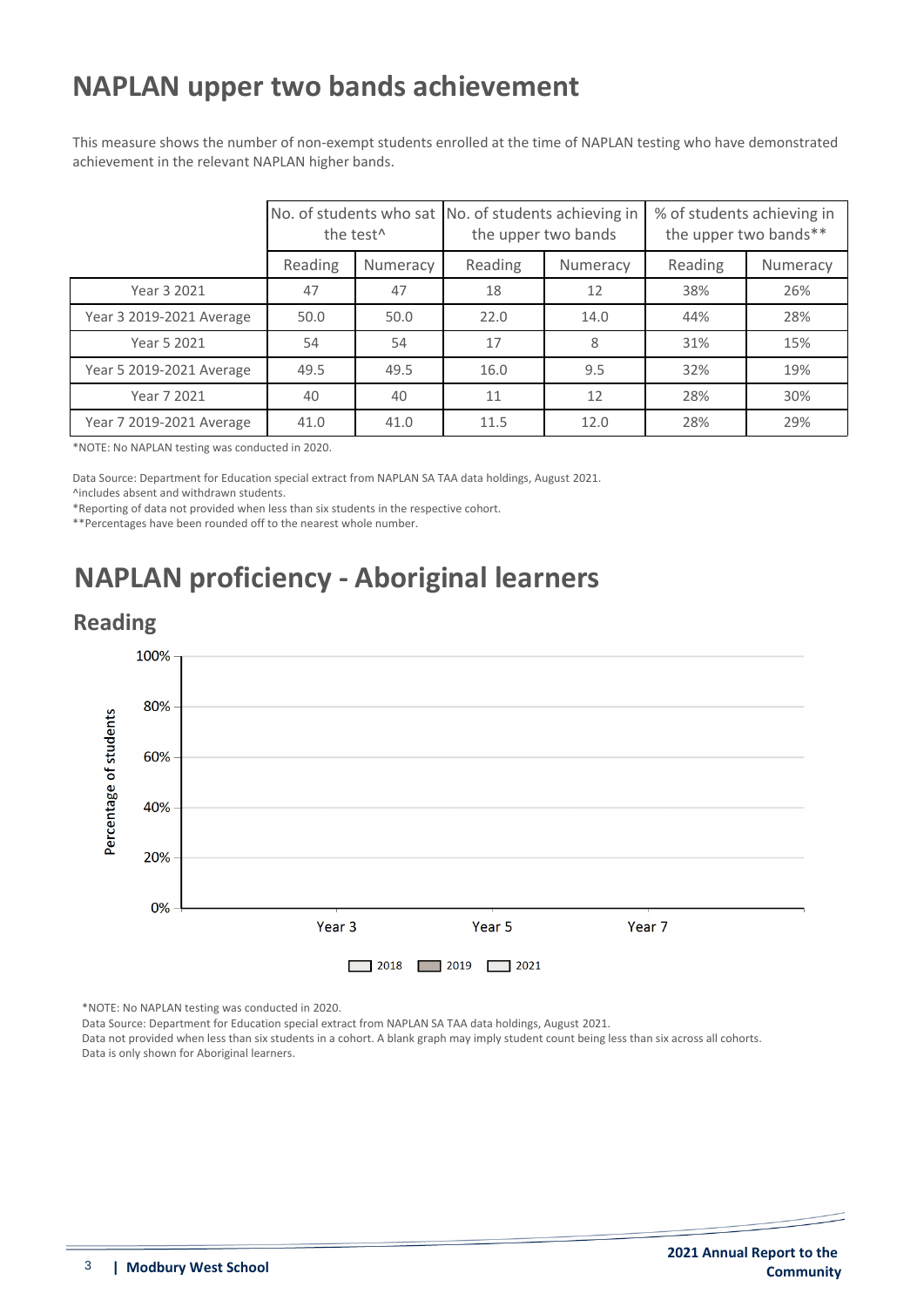#### **Numeracy**



\*NOTE: No NAPLAN testing was conducted in 2020. Data Source: Department for Education special extract from NAPLAN SA TAA data holdings, August 2021.

Data not provided when less than six students in a cohort. A blank graph may imply student count being less than six across all cohorts. Data is only shown for Aboriginal learners.

### **NAPLAN progress - Aboriginal learners**

The data below represents the growth of Aboriginal students from 2019 to 2021 in the NAPLAN test relative to students with the same original score, presented in quartiles.

#### **Reading**

| <b>NAPLAN</b> progression | Year 3-5 | Year 5-7 | State (average) |
|---------------------------|----------|----------|-----------------|
| Upper progress group      |          | $\ast$   | 28%             |
| Middle progress group     |          | $\ast$   | 47%             |
| Lower progress group      |          | $\ast$   | 25%             |

Data Source: Department for Education special extract from Data Reporting & Analytics Directorate, August 2021.

\*NOTE: Reporting of data not provided when less than six students in the respective cohort (shown with an asterisk). Due to rounding of percentages, data may not add up to 100%.

Data only includes results for Aboriginal students.

#### **Numeracy**

| <b>NAPLAN</b> progression | Year 3-5 | Year 5-7 | State (average) |
|---------------------------|----------|----------|-----------------|
| Upper progress group      |          | $\ast$   | 27%             |
| Middle progress group     |          | $\ast$   | 48%             |
| Lower progress group      |          | $\ast$   | 25%             |

Data Source: Department for Education special extract from Data Reporting & Analytics Directorate, August 2021.

\*NOTE: Reporting of data not provided when less than six students in the respective cohort (shown with an asterisk). Due to rounding of percentages, data may not add up to 100%.

Data only includes results for Aboriginal students.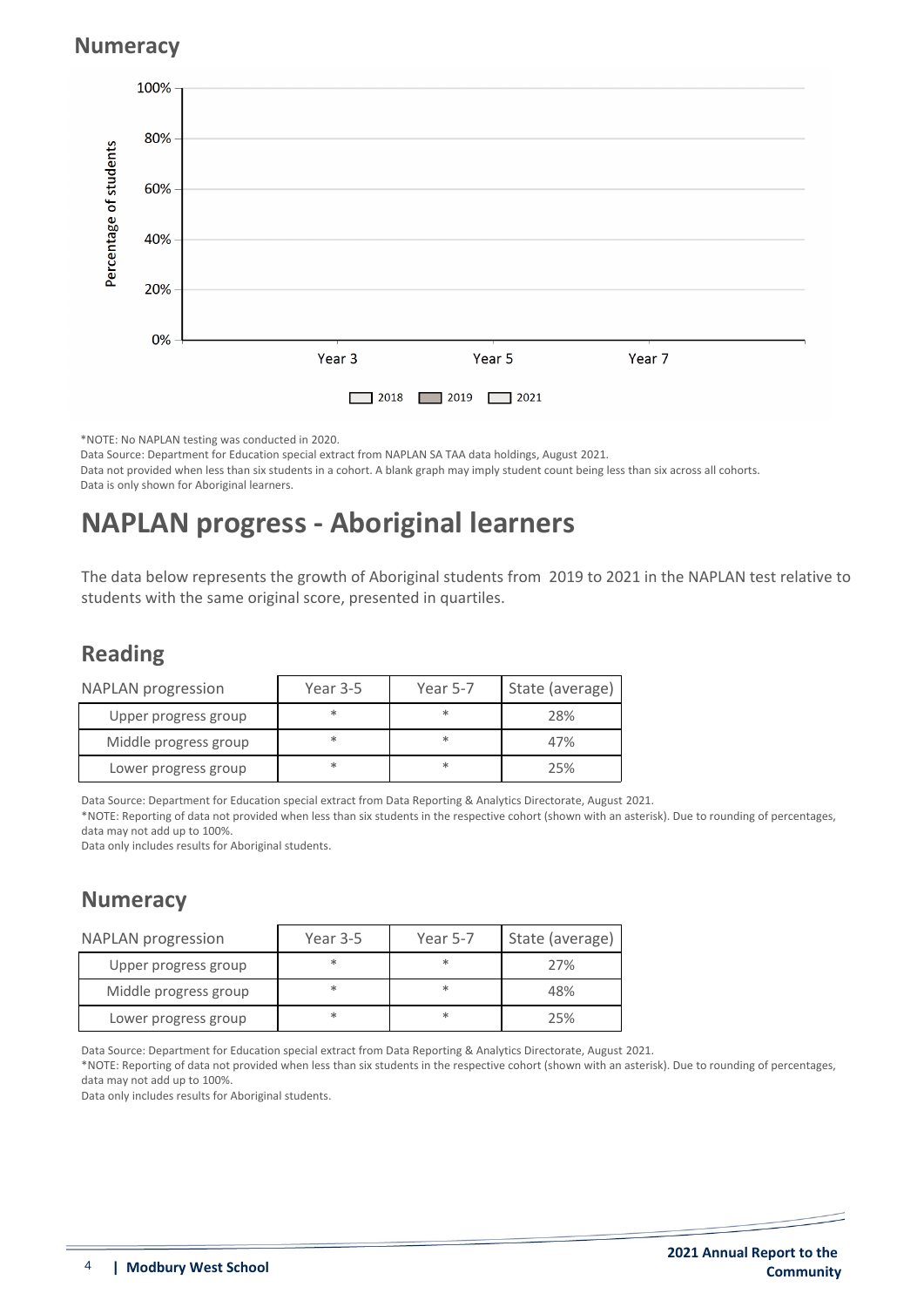### **NAPLAN upper bands achievement - Aboriginal learners**

This measure shows the number of non-exempt Aboriginal students enrolled at the time of NAPLAN testing who have demonstrated achievement in the relevant NAPLAN higher bands.

|                          | the test <sup>^</sup> |          | No. of students who sat No. of students achieving in<br>the upper two bands |          | % of students achieving in<br>the upper two bands** |          |
|--------------------------|-----------------------|----------|-----------------------------------------------------------------------------|----------|-----------------------------------------------------|----------|
|                          | Reading               | Numeracy | Reading                                                                     | Numeracy | Reading                                             | Numeracy |
| Year 3 2021              | $*$                   | $\ast$   | $\ast$                                                                      | $\ast$   | $\ast$                                              | $\ast$   |
| Year 3 2019-2021 Average | $\ast$                | $\ast$   | $\ast$                                                                      | $\ast$   | $\ast$                                              | $\ast$   |
| Year 5 2021              | $\ast$                | $\ast$   | $\ast$                                                                      | $\ast$   | $\ast$                                              | $\ast$   |
| Year 5 2019-2021 Average | $\ast$                | $\ast$   | $\ast$                                                                      | $\ast$   | $\ast$                                              | $\ast$   |
| Year 7 2021              | $\ast$                | $\ast$   | $\ast$                                                                      | $\ast$   | $\ast$                                              | $\ast$   |
| Year 7 2019-2021 Average | $\ast$                | $\ast$   | $\ast$                                                                      | $\ast$   | $\ast$                                              | $\ast$   |

\*NOTE: No NAPLAN testing was conducted in 2020.

Data Source: Department for Education special extract from NAPLAN SA TAA data holdings, August 2021.

^includes absent and withdrawn students.

\*Reporting of data not provided when less than six students in the respective cohort.

\*\*Percentages have been rounded off to the nearest whole number.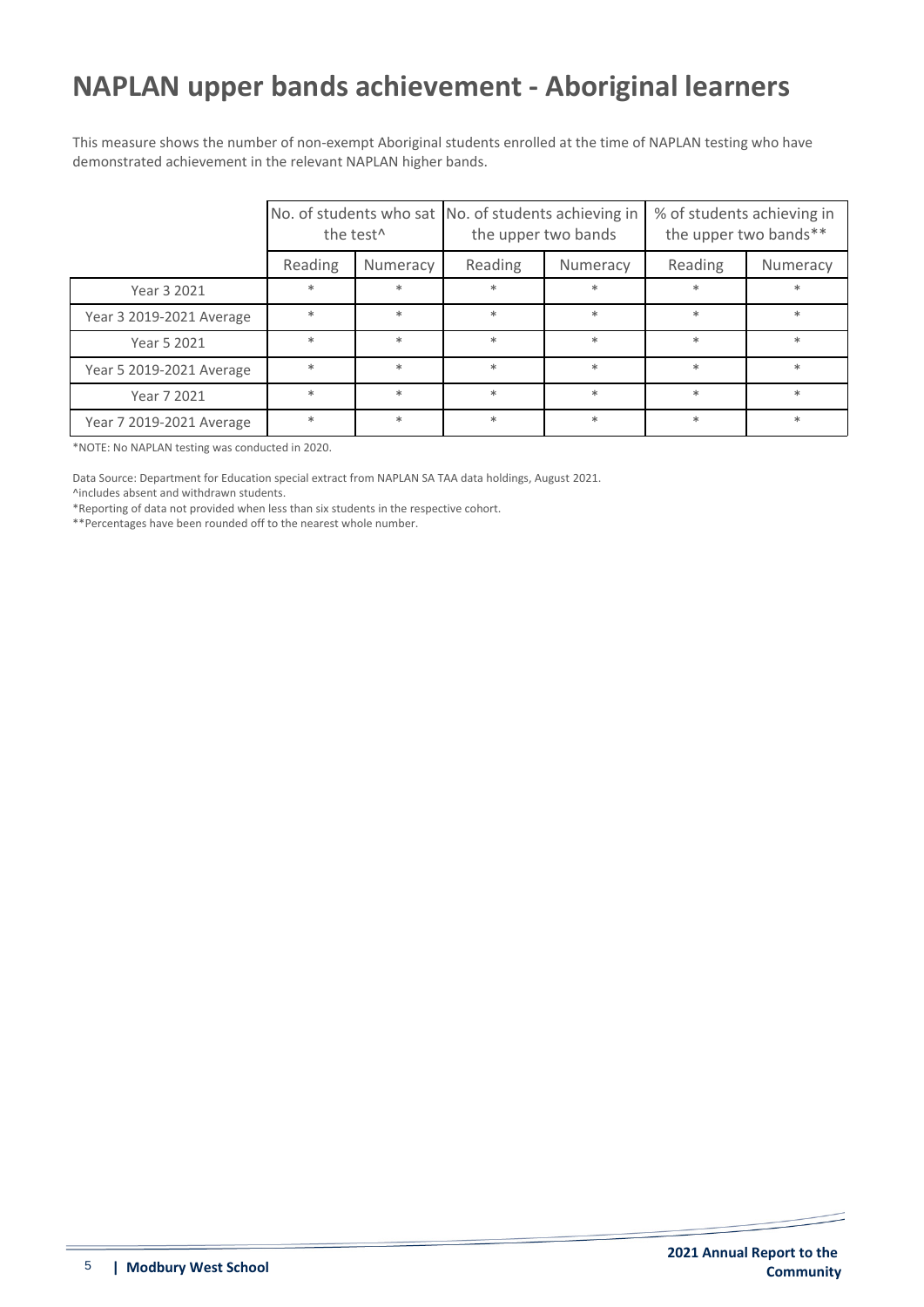### **School attendance**

| Year level    | 2018  | 2019  | 2020  | 2021  |
|---------------|-------|-------|-------|-------|
| Reception     | 92.3% | 93.1% | 87.9% | 90.5% |
| Year 1        | 94.4% | 92.5% | 84.3% | 91.4% |
| Year 2        | 92.6% | 95.0% | 87.6% | 91.4% |
| Year 3        | 92.8% | 91.7% | 88.0% | 92.3% |
| Year 4        | 93.1% | 93.2% | 85.9% | 91.5% |
| Year 5        | 92.8% | 92.2% | 86.3% | 91.2% |
| Year 6        | 91.3% | 92.7% | 85.5% | 91.5% |
| Year 7        | 94.6% | 92.0% | 85.5% | 89.1% |
| Primary Other | 45.3% | 95.5% |       |       |
| Total         | 92.9% | 92.8% | 86.3% | 91.2% |

Data Source: Site Performance Reporting System (SPER), Semester 1 attendance. NOTE: A blank cell indicates there were no students enrolled.

### **Intended destination from School**

*\*NB: The data shown here is for your left students (from last year). Destination data in your final annual report will be updated from your school's EDSAS in November 2021. Check now that destination data for 2020 and 2021 left students is up to date.*

| Leave Reason                | Number | $\%$      |
|-----------------------------|--------|-----------|
| Employment                  |        | <b>NA</b> |
| Interstate/Overseas         | 3      | 4.3%      |
| Other                       | 1      | 1.4%      |
| <b>Seeking Employment</b>   |        | <b>NA</b> |
| Tertiary/TAFE/Training      |        | <b>NA</b> |
| Transfer to Non-Govt School | 5      | 7.1%      |
| Transfer to SA Govt School  | 61     | 87.1%     |
| Unknown                     |        | <b>NA</b> |
| Unknown (TG - Not Found)    |        | <b>NA</b> |

Data Source: Education Department School Administration System (EDSAS) Data extract Term 3 2021.